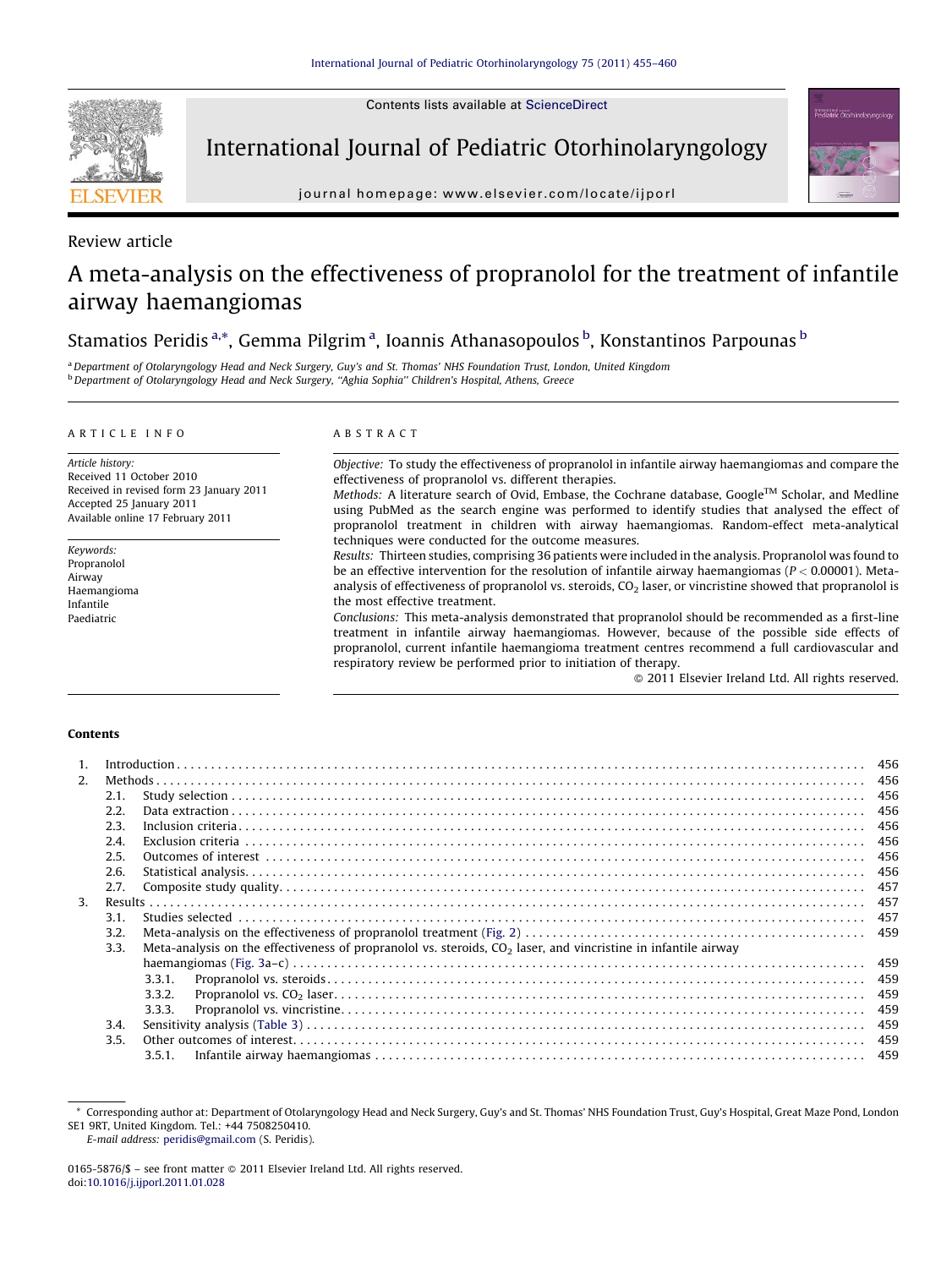#### 1. Introduction

Infantile haemangiomas (IH) are the most common tumours of infancy affecting approximately 1 in 10 children [\[1\].](#page-5-0) IH are more common in those of Caucasian race, and are three times more common in girls [\[2\]](#page-5-0). IH are proliferative vascular tumours that can occur in the paediatric airway, potentially causing airway narrowing and respiratory distress. Untreated, these lesions carry a mortality of nearly 50%, especially when they involve the narrowest portion of the paediatric airway, the subglottis [\[3,4\].](#page-5-0)

Historically, haemangiomas have been classified in a variety of ways. An important descriptive classification is related to the depth of soft tissue involvement: superficial, deep, and mixed. More recently, IH were also divided by whether they are spatially confined (localized) or whether they cover a wider territory (segmental) [\[1\].](#page-5-0)

Airway IH with associated deep IH or diffuse cutaneous, segmental IH seems to be an extension of a more diffuse regional and/or systemic process, such as posterior fossa malformation, arterial anomalies, cardiac/aortic defects, eye anomalies, and sternal defect (PHACES) syndrome [\[3\].](#page-5-0)

Medical and surgical interventions have been described thoroughly in the literature. They include steroids, chemotherapy agents (vincristine, alpha-interpheron), laser treatment, surgical excision, tracheostomy, or a combination of these therapies [\[3,5,6\].](#page-5-0)

The spectacular effect of propranolol on cutaneous haemangiomas of infancy was described for the first time in 2008 by Léauté-Labrèze et al. [\[7\]](#page-5-0). They successfully treated 11 cases and observed a change in the colouration of the haemangioma in all the children as early as 24 h after initiation of treatment [\[8\]](#page-5-0).

This meta-analysis aims to study the effectiveness of propranolol in infantile airway haemangiomas and to compare the effectiveness of propranolol against other therapies. It is the first published meta-analysis to look at all available treatment modalities and is important given the very small sample sizes of previous studies, the short history of propranolol as a treatment option, and the lethal nature of this rare disease.

#### 2. Methods

#### 2.1. Study selection

A literature search of Ovid, Embase, the Cochrane database,  $Google^{TM}$  Scholar, and Medline using PubMed as the search engine was performed to identify studies that analysed the effect of propranolol treatment in children with airway haemangiomas. The following MeSH search headings were used: propranolol, laryngeal, haemangioma, and infantile. The following text searches and search headings and their combinations were used: propranolol, b-blocker, haemangioma, laryngeal, glottic, subglottic, supraglottic, infantile, children, and treatment. The related-articles function was used to broaden the search, and all abstracts, studies, and citations were reviewed irrespective of language. The search was most recently performed on September 1st, 2010.

#### 2.2. Data extraction

Two reviewers (SP and GP) independently performed the search before reviewing and extracting the following: first author, year of publication, study population characteristics, study design, inclusion and exclusion criteria, number of subjects, length of follow-up and outcomes of interest. Areas of conflicts between the reviewers were subsequently discussed, and there was 100% agreement on the final interpretation of the data.

#### 2.3. Inclusion criteria

In order to be included in the analysis, studies had to analyse the effect of propranolol in infantile airway haemangioma and report at least one of the outcomes of interest.

## 2.4. Exclusion criteria

Studies were excluded from the analysis if the outcomes of interest were not clearly reported or it was impossible to extract or calculate the appropriate data from the published results. When the same institution reported two studies, either the one of better quality or the one of the most recent publication was included unless the study outcomes were mutually exclusive or measured at different intervals.

#### 2.5. Outcomes of interest

We were interested in the following outcomes:

- 1. Assessment of the effectiveness of propranolol in the treatment of infantile airway haemangiomas.
- 2. Comparison of the effectiveness of propranolol with steroids,  $CO<sub>2</sub>$  laser, or vincristine for the treatment of infantile airway haemangiomas.

#### 2.6. Statistical analysis

This meta-analysis was performed in line with recommendations from the Cochrane Collaboration and the Quality of Reporting of Meta-analyses (QUORUM) guidelines [\[9,10\]](#page-5-0). The odds ratio (OR) was used as the summary statistic for statistical analysis of dichotomous variables [\[11\]](#page-5-0). OR represents the odds of IH resolution occurring in the propranolol group compared with the different therapies group. An OR of less than 1 favoured resolution of IH with propranolol treatment. The point estimate of the OR was considered to be statistically significant if the P value was less than or equal to 0.05 and if the 95% confidence interval (95% CI) did not include the value 1. In the tabulation of the results, squares  $(\blacksquare)$  indicate the point estimates of the risk factor with 95% CI indicated by horizontal bars. The diamond  $(\blacklozenge)$ represents the summary estimate from the pooled studies with 95% CI. The Mantel–Haenszel method was used to combine the OR for the outcomes of interest using a ''random effect'' metaanalytical technique [\[11,12\].](#page-5-0) Yate correction was used for those studies that contained a zero in one cell for the number of events of interest in 1 of the 2 groups [\[13\]](#page-5-0). If there were no events for both groups the study was discarded from the meta-analysis of that outcome.

Sensitivity analysis was performed to quantitatively assess heterogeneity (HG) [\[12\]](#page-5-0); it was undertaken using the following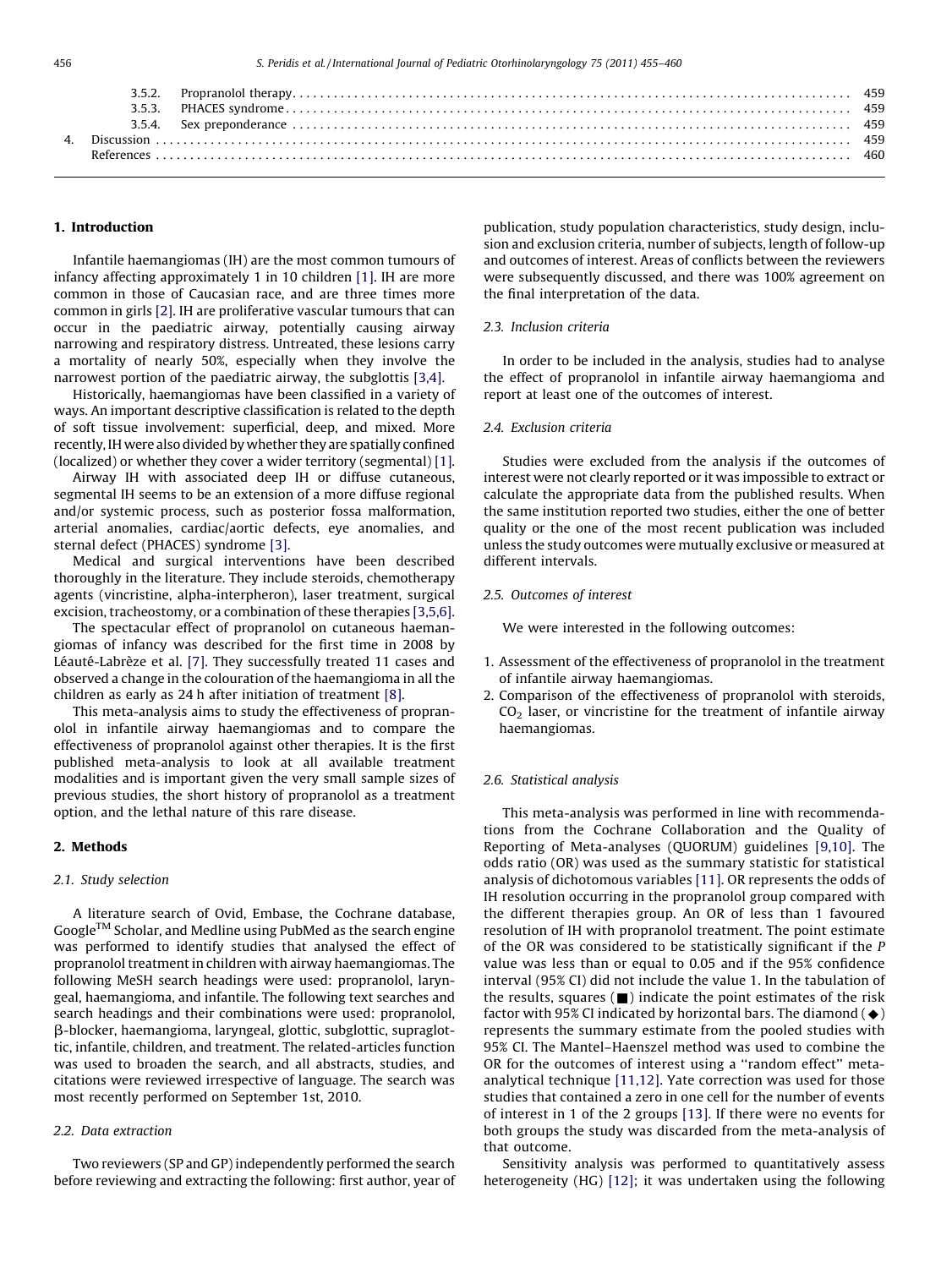<span id="page-2-0"></span>

Fig. 1. Study selection flow chart.

groups: (1) papers reporting more than 3 patients, and (2) studies of higher quality with eight or more stars (as assessed by the Newcastle–Ottawa scale). Analysis was conducted by using the statistical software Review Manager Version 5.0.24 for Macintosh (Review Manager (RevMan), Version 5.0. Copenhagen: The Nordic Cochrane Centre, The Cochrane Collaboration, 2008).

# received eight or more stars.

## 3. Results

## 3.1. Studies selected

## 2.7. Composite study quality

The quality of the studies was assessed using the Newcastle– Ottawa Scale [\[14\]](#page-5-0) with some modifications to match the needs of this meta-analysis [\[15,16\].](#page-5-0) This was done by assessing patient selection criteria, group comparability, and the outcome in the individual studies. A star rating of 0–11 was allocated to each retrospective study based in these parameters. Two reviewers (SP and GP) assessed the quality of the studies. Where discrepancies arose, papers were re-examined and consensus was reached by

Using the above search strategy, 37 publications were identified in the literature that investigated infantile airway haemangiomas. Of these, 8 studies were excluded after the abstracts were reviewed and a further 16 studies were excluded after the full text was reviewed. A total of 24 were excluded because they did not meet the inclusion criteria. 13 studies published between 2009 and 2010 matched the selection criteria and were therefore included in the analysis [\[17–29\]](#page-5-0) (Fig. 1).

discussion. Studies were considered to be of higher quality if they

The eligible studies reported outcomes on a total of 36 patients; 9.09% boys and 90.91% girls. Six studies [\[18,21,](#page-5-0)

Table 1

| Characteristics of included studies. R, retrospective; CR, case report; OS, Observational study; pts, patients; M, male; F, female; ns, not specified. |  |  |  |
|--------------------------------------------------------------------------------------------------------------------------------------------------------|--|--|--|
|                                                                                                                                                        |  |  |  |

| First author     | Year | Study<br>design | No. of pts     | M/F  | Inclusion criteria     | Exclusion<br>criteria | Matching<br>criteria | Follow-up<br>(months)<br>mean (range) | Study quality<br>(star rating)<br>(Max 11) |
|------------------|------|-----------------|----------------|------|------------------------|-----------------------|----------------------|---------------------------------------|--------------------------------------------|
| Mistry [17]      | 2010 | <b>CR</b>       |                | 0/1  | 1,2,3,4,6,7,8,9,10     |                       | 1,2,3,6,7,8,9        | 5                                     |                                            |
| Buckmiller [18]  | 2009 | <b>CR</b>       |                | 0/1  | 1,2,3,4,5,7,9,10,11,12 |                       | 1,2,3,7,8,9          | 26                                    | 8                                          |
| Maturo [19]      | 2010 | <b>CR</b>       |                | 0/2  | 1,2,4,6,7,8,9,10       |                       | 1,2,3,6,7,8,11       | $4.5(3-6)$                            | 6                                          |
| Truong [20]      | 2010 | R               | 6              | 0/6  | 1,2,3,4,5,6,7,8,9      |                       | 1,2,3,6,7,8,10,11    | $10.2(6-14)$                          |                                            |
| Rosbe [21]       | 2010 | <b>CR</b>       |                | 1/2  | 1,2,3,4,7,8,9,10,12    |                       | 1,2,3,4,6,7,10,11    | $12(10-14)$                           | 10                                         |
| Truong [22]      | 2010 | <b>CR</b>       |                | 0/1  | 1,2,3,4,5,8            |                       | 1,2,3,7,11           | 5.                                    |                                            |
| Denoyelle [23]   | 2009 | <b>CR</b>       |                | 0/2  | 1,2,3,4,7,8,9,10,11,12 |                       | 1,2,3,4,6,7,8,9,11   | $10.5(5-16)$                          | 10                                         |
| Blanchet [24]    | 2010 | <b>CR</b>       |                | 0/1  | 1,2,3,4,8,9,10         |                       | 1,2,3,7,8,9          | 5                                     | 8                                          |
| Theletsane [25]  | 2009 | <b>CR</b>       |                | 0/1  | 2,3,8,9,10             |                       | 1,2,3,7,11           | 6                                     | 6                                          |
| Manunza [26]     | 2010 | <b>CR</b>       |                | ns.  | 2,3,7                  |                       | 8.9                  | ns                                    | 4                                          |
| Leboulanger [27] | 2010 | R               | 12             | 1/11 | 1,2,3,4,7,8,9,10,11    | 1,4                   | 1,2,3,4,7,8,9        | 6                                     | 8                                          |
| Sans [28]        | 2009 | <b>OS</b>       | $\overline{2}$ | 1/1  | 1,2,3,4,6,7,8          | 1,2,3                 | 1,2,3,8,9            | 8                                     | 8                                          |
| Jephson [29]     | 2009 | <b>CR</b>       |                | 0/1  | 1,2,3,8,9              |                       | 1,2,3,7,8,9          | 12                                    | 6                                          |

Inclusion criteria: 1, airway obstruction; 2, stridor; 3, propranolol; 4, steroids; 5, CO<sub>2</sub> laser; 6, Supraglottis; 7, Glottis; 8, Subglottis; 9, clinical history; 10, pre- and posttreatment endoscopy; 11, data of follow-up analysed; 12, vincristine. Exclusion criteria: 1, previous use of b-blocker; 2, cardiovascular disorder; 3, respiratory wheezing; 4, surgery prior to propranolol. Matching criteria: 1, age; 2, gender; 3, follow-up; 4, PHACE; 5, gastroesophageal reflux; 6, CT scan; 7, microlaryngoscopy and bronchoscopy; 8, electrocardiogram; 9, echocardiogram; 10, tracheotomy; 11, MRI.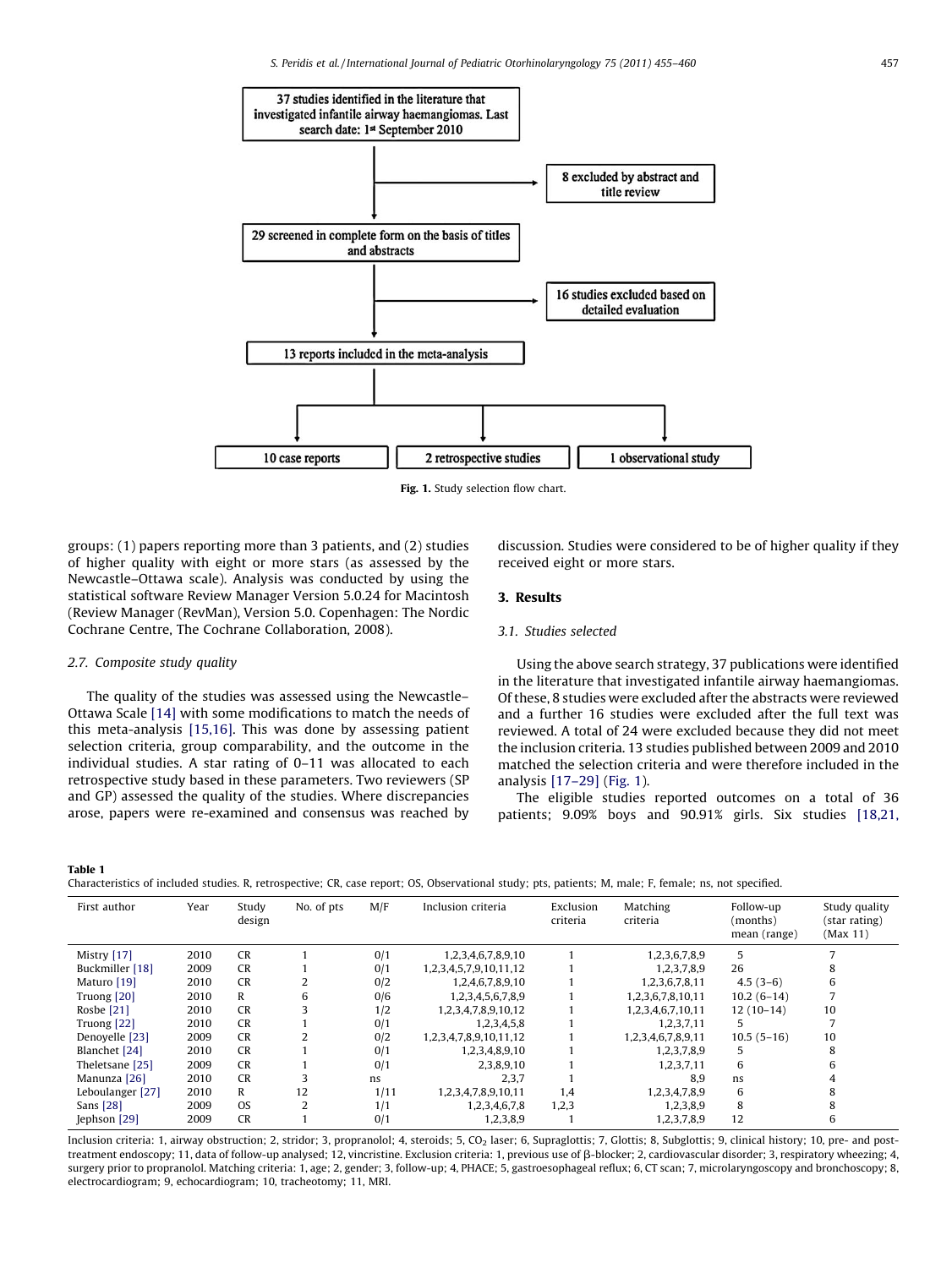<span id="page-3-0"></span>

|                                                   |        | <b>Odds Ratio (Non-event)</b>                                                                   | <b>Odds Ratio (Non-event)</b>                                          |
|---------------------------------------------------|--------|-------------------------------------------------------------------------------------------------|------------------------------------------------------------------------|
| <b>Study or Subgroup</b>                          | Weight | M-H, Random, 95% CI                                                                             | M-H, Random, 95% CI                                                    |
| <b>Buckmiller 2009 [18]</b>                       | 6.5%   | $0.11$ [0.00, 10.27]                                                                            |                                                                        |
| Maturo 2010 [19]                                  | 7.2%   | $0.04$ $[0.00, 2.93]$                                                                           |                                                                        |
| Mistry 2010 [17]                                  | 6.5%   | $0.11$ $[0.00, 10.27]$                                                                          |                                                                        |
| Truong 2010 [20]                                  | 8.1%   | $0.01$ [0.00, 0.35]                                                                             |                                                                        |
| Rosbe 2010 [21]                                   | 7.6%   | $0.02$ [0.00, 1.35]                                                                             |                                                                        |
| Denoyelle 2009 [23]                               | 7.2%   | $0.04$ $[0.00, 2.93]$                                                                           |                                                                        |
| Truong 2010 [22]                                  | 6.5%   | $0.11$ $[0.00, 10.27]$                                                                          |                                                                        |
| Leboulanger 2010 [27]                             | 15.9%  | $0.01$ [0.00, 0.15]                                                                             |                                                                        |
| Manunza 2010 [26]                                 | 7.6%   | $0.02$ $[0.00, 1.35]$                                                                           |                                                                        |
| Theletsane 2009 [25]                              | 6.5%   | $0.11$ $[0.00, 10.27]$                                                                          |                                                                        |
| Blanchet 2010 [24]                                | 6.5%   | $0.11$ $[0.00, 10.27]$                                                                          |                                                                        |
| Jephson 2009 [29]                                 | 6.5%   | $0.11$ $[0.00, 10.27]$                                                                          |                                                                        |
| Sans 2009 [28]                                    | 7.2%   | $0.04$ [0.00, 2.93]                                                                             |                                                                        |
| <b>Total (95% CI)</b>                             | 100.0% | $0.04$ [0.01, 0.11]                                                                             |                                                                        |
| <b>Total events</b>                               |        |                                                                                                 |                                                                        |
|                                                   |        | Heterogeneity: Tau <sup>2</sup> = 0.00: Chi <sup>2</sup> = 3.33, df = 12 (P = 0.99): $I^2$ = 0% |                                                                        |
| Test for overall effect: $Z = 5.64$ (P < 0.00001) |        |                                                                                                 | 0.001<br>10<br>1000<br>0.1<br>Favours resolution Favours no resolution |

Fig. 2. Forest plot of comparison. Propranolol effectiveness.

[23,24,27,28\]](#page-5-0) scored 8 or more stars on the modified Newcastle– Ottawa scoring system. The study characteristics, selection criteria, matching, and quality scoring for each study are shown in [Table 1](#page-2-0).

Whether or not a treatment was judged to be effective was determined by the original authors using a combination of symptom resolution [\[17,18,20–22,25,26,28\]](#page-5-0), direct visualization confirming a reduction in size of the haemangioma [\[17,19,](#page-5-0)

| a |                                                                                                 |        | <b>Odds Ratio (Non-event)</b> | <b>Odds Ratio (Non-event)</b>                    |  |  |
|---|-------------------------------------------------------------------------------------------------|--------|-------------------------------|--------------------------------------------------|--|--|
|   | <b>Study or Subgroup</b><br>Weight                                                              |        | M-H, Random, 95% CI           | M-H, Random, 95% CI                              |  |  |
|   | Rosbe 2010 [21]                                                                                 | 15.5%  | 0.02 (0.00, 1.35)             |                                                  |  |  |
|   | Denovelle 2009 [23]                                                                             | 14.8%  | $0.04$ $[0.00, 2.93]$         |                                                  |  |  |
|   | Truong 2010 [22]                                                                                | 13.3%  | 0.11 [0.00, 10.27]            |                                                  |  |  |
|   | Theletsane 2009 [25]                                                                            | 13.3%  | 0.11 [0.00, 10.27]            |                                                  |  |  |
|   | Buckmiller 2009 [18]                                                                            | 13.3%  | 0.11 [0.00, 10.27]            |                                                  |  |  |
|   | Mistry 2010 [17]                                                                                | 13.3%  | 0.11 [0.00, 10.27]            |                                                  |  |  |
|   | Truong 2010 [20]                                                                                | 16.5%  | $0.01$ $[0.00, 0.35]$         |                                                  |  |  |
|   | <b>Total (95% CI)</b>                                                                           | 100.0% | 0.05 [0.01, 0.24]             |                                                  |  |  |
|   | <b>Total events</b>                                                                             |        |                               |                                                  |  |  |
|   | Heterogeneity: Tau <sup>2</sup> = 0.00: Chi <sup>2</sup> = 1.71, df = 6 (P = 0.94): $I^2 = 0\%$ |        | 1000<br>10<br>0.001           |                                                  |  |  |
|   | Test for overall effect: $Z = 3.67$ (P = 0.0002)                                                |        |                               | $\Omega$<br>Favours propranolol Favours steroids |  |  |
|   |                                                                                                 |        |                               |                                                  |  |  |

| b      |                                                                                                 | <b>Odds Ratio (Non-event)</b> | <b>Odds Ratio (Non-event)</b> |                                                                  |
|--------|-------------------------------------------------------------------------------------------------|-------------------------------|-------------------------------|------------------------------------------------------------------|
|        | <b>Study or Subgroup</b>                                                                        | Weight                        | M-H, Random, 95% CI           | M-H, Random, 95% CI                                              |
|        | Rosbe 2010 [21]                                                                                 | 21.2%                         | 0.02 [0.00, 1.35]             |                                                                  |
|        | Denoyelle 2009 [23]                                                                             | 20.1%                         | $0.04$ [0.00, 2.93]           |                                                                  |
|        | Truong 2010 [22]                                                                                | 18.1%                         | $0.11$ $[0.00, 10.27]$        |                                                                  |
|        | <b>Buckmiller 2009 [18]</b>                                                                     | 18.1%                         | $0.11$ [0.00, 10.27]          |                                                                  |
|        | Truong 2010 [20]                                                                                | 22.4%                         | $0.01$ [0.00, 0.35]           |                                                                  |
|        | <b>Total (95% CI)</b>                                                                           | 100.0%                        | $0.03$ [0.00, 0.22]           |                                                                  |
|        | <b>Total events</b>                                                                             |                               |                               |                                                                  |
|        | Heterogeneity: Tau <sup>2</sup> = 0.00: Chi <sup>2</sup> = 1.30, df = 4 (P = 0.86): $I^2 = 0\%$ |                               | 1000                          |                                                                  |
|        | Test for overall effect: $Z = 3.48$ (P = 0.0005)                                                |                               |                               | 0.001<br>10<br>O.<br>Favours propranolol Favours CO <sub>2</sub> |
| $\sim$ |                                                                                                 |                               | Odde Patio (Non-event)        | Odds Patio (Non-event)                                           |



Fig. 3. Forest plot of comparison. Propranolol vs. different therapies: (a) propranolol vs. steroids, (b) propranolol vs. CO<sub>2</sub> and (c) propranolol vs. vincristine.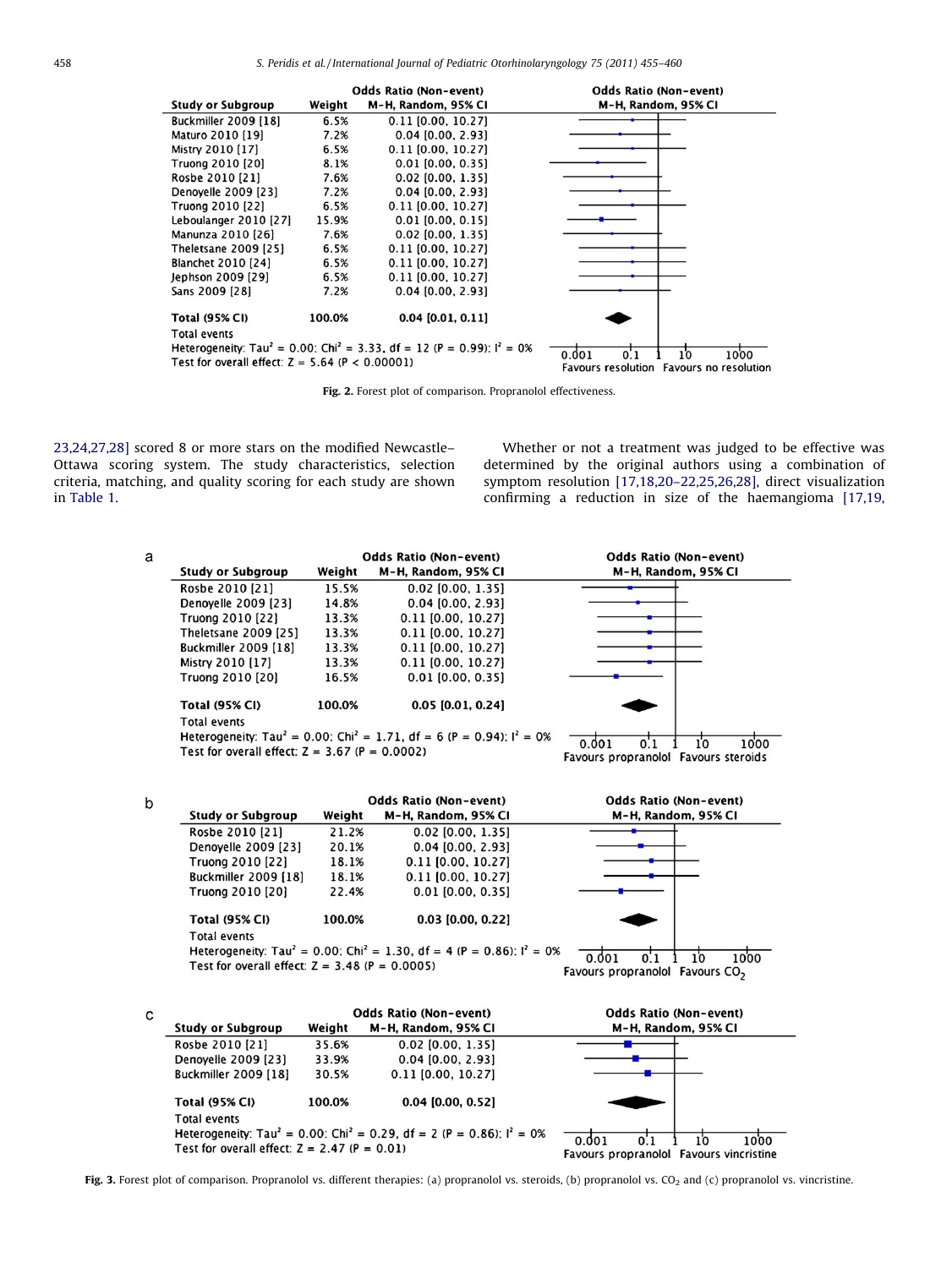#### Table 2

Outcomes of interest of included studies (OR, odds ratio; CI, confidence interval; HG, heterogeneity). Statistically significant values are marked in bold.

| Outcome of interest                                             | No. of studies | No. of patients | ΟR           | 95% CI                         | P Value                    | HG P Value               |
|-----------------------------------------------------------------|----------------|-----------------|--------------|--------------------------------|----------------------------|--------------------------|
| Propranolol effectiveness<br>Propranolol effectiveness          |                | 36              | 0.04         | $0.01 - 0.11$                  | P < 0.00001                | $P = 0.99$               |
| Propranolol vs. different therapies<br>Propranolol vs. steroids |                | 15              | 0.05         | $0.01 - 0.24$                  | $P = 0.0002$               | $P = 0.94$               |
| Propranolol vs. $CO2$ laser<br>Propranolol vs. vincristine      |                | 13              | 0.03<br>0.04 | $0.00 - 0.22$<br>$0.00 - 0.52$ | $P = 0.0005$<br>$P = 0.01$ | $P = 0.86$<br>$P = 0.86$ |

[21,23,24\]](#page-5-0) and MRI in one case which also involved the mediastinum [\[22\].](#page-5-0)

## 3.2. Meta-analysis on the effectiveness of propranolol treatment ([Fig. 2](#page-3-0))

Propranolol for the treatment of airway IH was reported in thirteen studies [\[17–29\]](#page-5-0) with a total of 36 patients. It is an effective intervention for the resolution of infantile airway haemangiomas  $(P < 0.00001; \text{ OR}, 0.03; 95\% \text{ CI}, 0.01-0.12).$ 

3.3. Meta-analysis on the effectiveness of propranolol vs. steroids,  $CO<sub>2</sub>$ laser, and vincristine in infantile airway haemangiomas ([Fig. 3](#page-3-0)a–c)

## 3.3.1. Propranolol vs. steroids

Seven studies [\[17,18,20–23,25\]](#page-5-0) with a total of 15 patients compared the effectiveness of propranolol with steroids. Propranolol is a significantly more effective treatment for IH than steroids (P = 0.0002; OR, 0.05; 95% CI, 0.01–0.24) [\(Figs. 2 and 3](#page-3-0)).

#### 3.3.2. Propranolol vs.  $CO<sub>2</sub>$  laser

Five studies [\[18,20–23\]](#page-5-0) with a total of 13 patients evaluated the effectiveness of propranolol and  $CO<sub>2</sub>$  laser. Propranolol is a significantly more effective treatment when compared to  $CO<sub>2</sub>$ laser (P = 0.0005; OR, 0.03; 95% CI, 0.00–0.22).

#### 3.3.3. Propranolol vs. vincristine

Three studies [\[18,21,23\]](#page-5-0) with a total of 6 patients analysed the effectiveness of propranolol vs. vincristine. Propranolol is significantly more effective than vincristine ( $P = 0.01$ ; OR, 0.04; 95% CI, 0.00–0.54). All analyses are summarized in Table 2.

#### 3.4. Sensitivity analysis (Table 3)

Similar results to the original analysis were obtained in the meta-analysis of studies reporting  $\geq$ 3 patients [\[20,21,26,27\],](#page-5-0) and those of high quality [\[18,21,23,24,27,28\]](#page-5-0).

## 3.5. Other outcomes of interest

#### 3.5.1. Infantile airway haemangiomas

The mean degree of stenosis found during microlaryngoscopy and bronchoscopy prior to propranolol treatment was 77.57% (range, 55–95%). After one week of therapy with propranolol the mean degree of stenosis was 38.3% (range, 25–50%), and after 4 weeks the mean degree of stenosis was 24.6% (range, 9.17–50%). Out of 36 children included, 32 (88.89%) had subglottic IH, 2 (5.55%) had transglottic, 1 (2.77%) glottic, and 1 (2.77%) supraglottic IH (Table 3).

#### 3.5.2. Propranolol therapy

The mean dose of propranolol was 2 mg/kg/day (range, 0.5– 3 mg/kg/day). The mean treatment duration was 6 months (range, 1.5–10 months). Clinical improvement in signs and symptoms were seen in a range of 24 h–3 weeks (mean, 3.8 days). Complications related to propranolol usage were found in one child (2.94%), who developed bronchoconstriction during the first week of treatment.

## 3.5.3. PHACES syndrome

PHACES syndrome was found in 4 children (11.1%).

#### 3.5.4. Sex preponderance

Female to male ratio of infantile airway haemangiomas found in this study was 10:1.

## 4. Discussion

The results of this meta-analysis show that propranolol is the best treatment available for the resolution of infantile airway haemangiomas. It has many advantages over other established treatments, such as being non-invasive, of rapid onset, and avoids tracheostomy, prolonged steroid therapy, manipulation of subglottic tissues or prolonged periods of intubation. It has a low complication rate, and is inexpensive [\[29\].](#page-5-0) Systemic corticosteroids used alone are of limited benefit with only 25% of patients responding and long term therapy causes rebound growth upon cessation of treatment and serious side effects such as Cushing syndrome, hypertension, delayed wound healing, immunosuppresion, and growth retardation [\[5,17,29\]](#page-5-0). Endoscopic laser treatment for haemangiomas, mainly using the  $CO<sub>2</sub>$  laser, has been used for nearly 30 years. As with other therapies, its reported efficacy has varied. The main risks include high recurrence rates (with the need for multiple treatments), subglottic stenosis and subsequent need for tracheostomy [\[17\]](#page-5-0).

#### Table 3

Sensitive analysis of outcomes of interest (OR, odds ratio; CI, confidence interval; HG, heterogeneity). Statistically significant values are marked in bold.

| Outcome of interest                    | No. of studies | No. of patients | OR   | 95% CI        | P Value     | HG P value |
|----------------------------------------|----------------|-----------------|------|---------------|-------------|------------|
| Studies reporting $\geq$ 3 patients    |                |                 |      |               |             |            |
| Propranolol effectiveness              |                | 24              | 0.01 | $0.00 - 0.07$ | P < 0.00001 | $P = 0.96$ |
| Propranolol vs. steroids               |                |                 | 0.01 | $0.00 - 0.20$ | $P = 0.002$ | $P = 0.68$ |
| Propranolol vs. CO <sub>2</sub> laser  |                |                 | 0.01 | $0.00 - 0.20$ | $P = 0.002$ | $P = 0.68$ |
| High-quality studies ( $\geq$ 8 stars) |                |                 |      |               |             |            |
| Propranolol effectiveness              | 6              | า 1             | 0.03 | $0.01 - 0.14$ | P < 0.0001  | $P = 0.92$ |
| Propranolol vs. steroids               |                |                 | 0.04 | $0.00 - 0.52$ | $P = 0.01$  | $P = 0.86$ |
| Propranolol vs. CO <sub>2</sub> laser  |                |                 | 0.04 | $0.00 - 0.52$ | $P = 0.01$  | $P = 0.86$ |
| Propranolol vs. vincristine            |                |                 | 0.04 | $0.00 - 0.52$ | $P = 0.01$  | $P = 0.86$ |